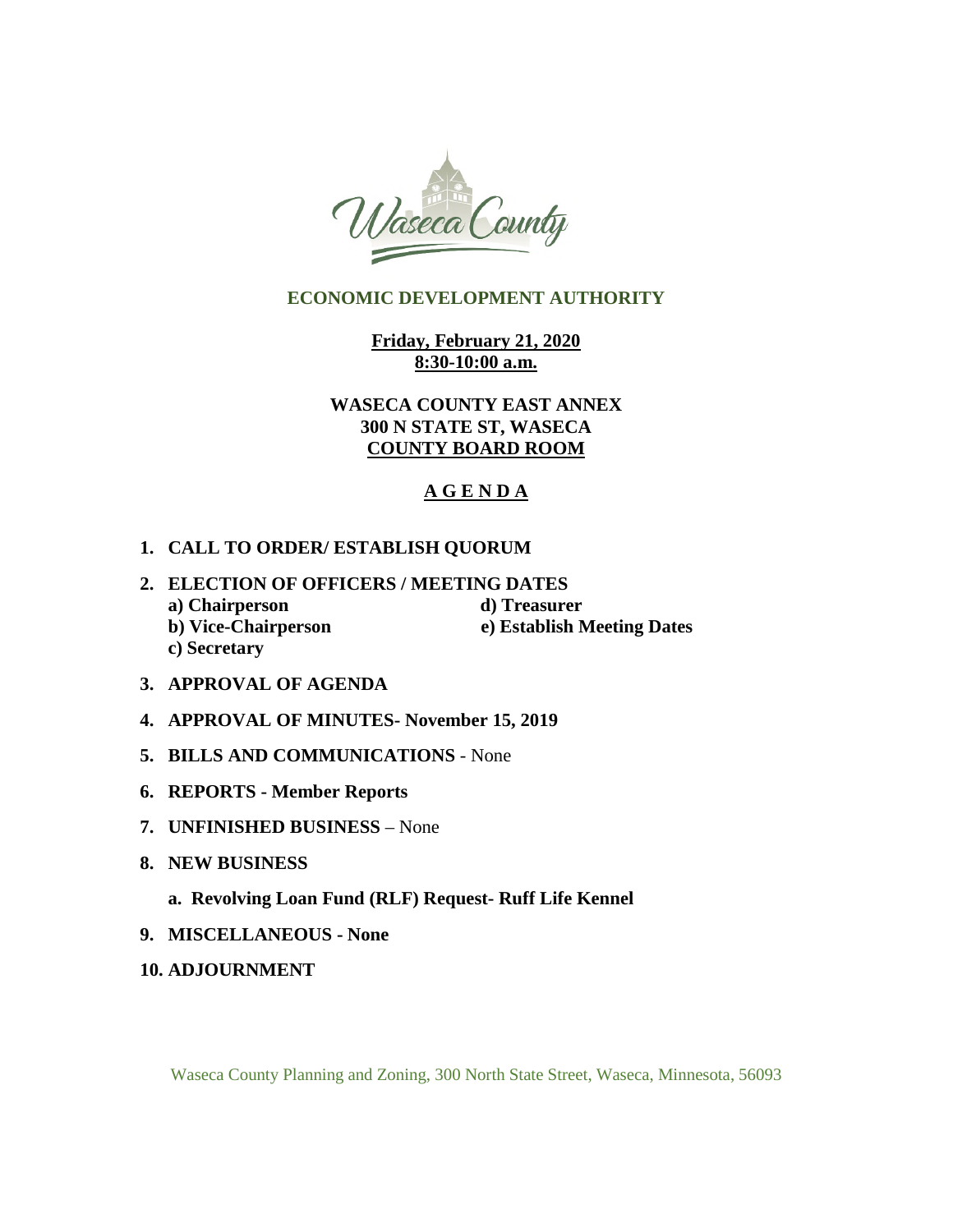# **Waseca County Economic Development Authority Minutes of November 15, 2019 D R A F T**

#### **CALL TO ORDER/STABLISH QUORUM**

A quorum was established to conduct business and the chair, Pam Lehrke called the Waseca County Economic Development Authority (EDA) meeting to order at 8:29 a.m. at the meeting room in the East Annex Building.

#### **MEMBERS PRESENT**

Blair Nelson, Carol Raimann, Russ Frederick, Pam Lehrke, Charles Benson, Chris Osterloh

#### **MEMBERS ABSENT**

Doug Christopherson

#### **STAFF PRESENT**

Mark Leiferman, Planning & Zoning Administrator

#### **OTHERS PRESENT**

Sam Ziegler, Jim Boerboom, Jeff Neisen, Cory Harmening

#### **APPROVAL OF AGENDA**

Raimann made a motion with Frederick seconding to approve the agenda of the November 15, 2019 meeting. The motioned passed unanimously.

#### **APPROVAL OF MINUTES**

Frederick made a motion with Raimann seconding to approve the minutes from the June 21, 2019 meeting. The motion passed unanimously.

#### **MEMBER UPDATES**

None.

# **NEW BUSINESS**

# **GreenSeam Presentation – Sam Ziegler**

Sam Ziegler, Director of GreenSeam, gave a presentation about the organization. Ziegler stated that rural areas are shrinking yet Minnesota has great soil resiliency, capability, and high market value of Ag products sold. GreenSeam was created to bring more attention to the strengths of the area and to tell the story. The organization's mission is "to be the premier ag business epicenter in the United States." Over 950 Ag businesses are in the GreenSeam with 28% of the total workforce employed in Ag businesses, representing \$36 Billion in economic activity.

Raimann asked what some initiatives are done by GreenSeam. Ziegler gave examples such as assisting an indoor lettuce growing facility that was expanding but needed an exemption for investment into the company. Another example was connecting people with different backgrounds into the Ag business, such as connecting an individual with a robotics background to use his skills in creating Ag technology. GreenSeam also assisted Fairmont with recruitment tools such as pamphlets.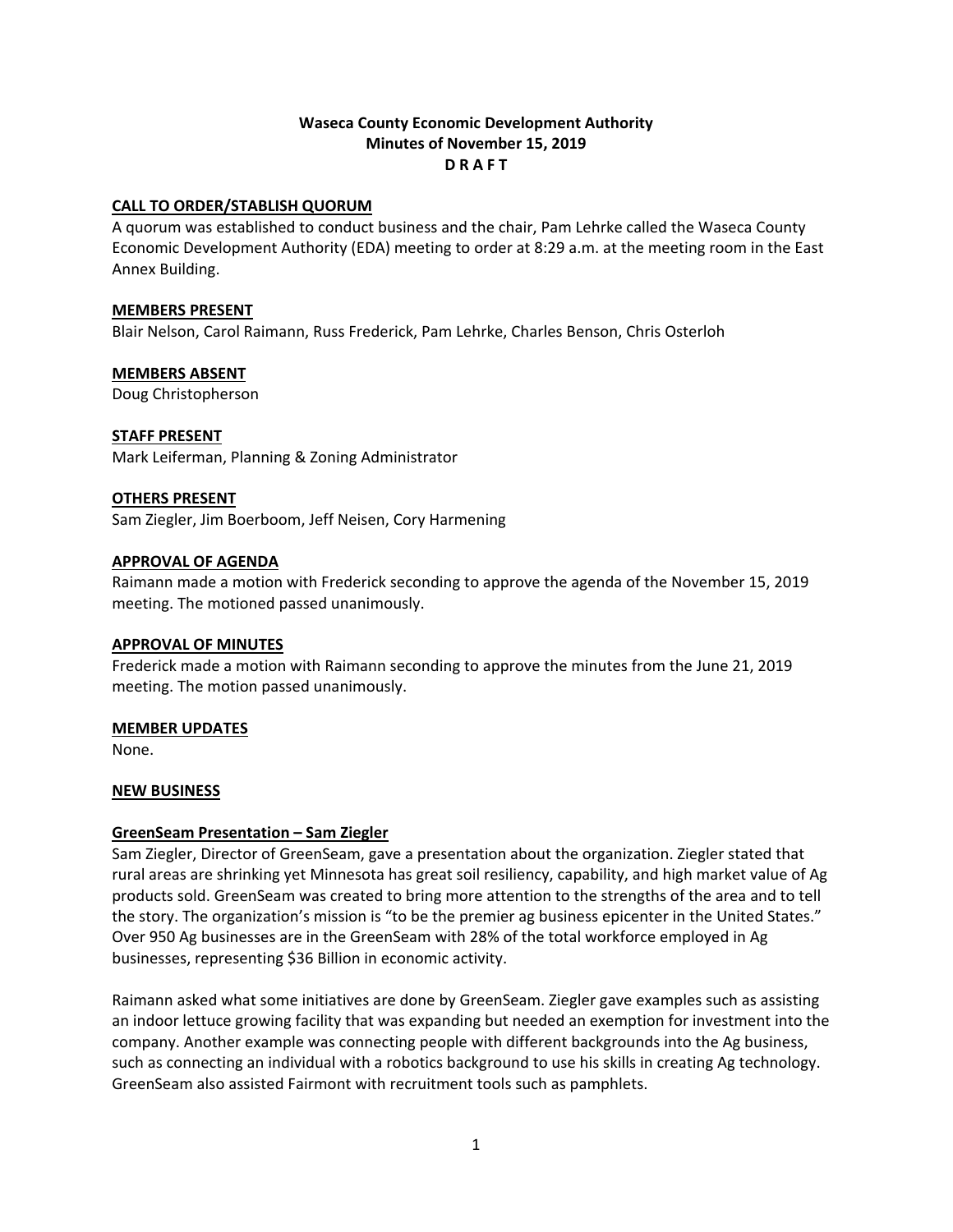Leiferman asked if GreenSeam is working with any hemp groups.

Ziegler stated that it has been difficult due to how fast the industry is growing.

Discussion was held on hemp production, transport, and farming. Ziegler stated it is more expensive per acre.

Leiferman asked about other cities or counties who have been asked for funds. Ziegler responded that the goal is to be industry driven with only 10% being public dollars. He stated it is critical to have elected officials on board and that the public sector needs a voice too. The State of Minnesota has given GreenSeam \$75,000 and were the first public entity on board. The City of Waseca has pledged \$37,500.

# **Broadband Presentation – Jeff Neisen, Le Sueur County IT**

Jeff Neisen presented to give perspective on what Le Sueur County is doing with their broadband. It has been presented to the County Board in July for approval. Two years ago, residents stressed concern about rural broadband. The County Board appointed a Broadband Group to look into the matter. Companies and businesses want better connections and won't be looking into moving to areas that have bad connection. It cost \$50,000 to approve the study done by Finley Engineering.

The study area consisted of:

- Area that already have fiber served by Lonsdale Telephone and Bevcomm.
- All towns and cities except Cordova, Kilkenny, and Ottowa.
- Fiber that has been along some highways by Jaguar Communications and that serves homes along those roads.

Neisen showed a map of where different coverage currently exists. Neisen stated it is difficult to expand because of "toes being stepped on."

"Why Broadband matters":

- Lower property values / County tax base
- Education
- Agriculture
- Medical
- Working at home
- Taking part in modern society
- Expanding demand home broadband usage is doubling every 3 years

Neisen considered two different options:

- 1. Areas with less than 25/3 broadband and all rural areas
- 2. The larger study area covers 95% of the area of the County and includes those with less than 100/20 broadband

Each scenario considered building fiber.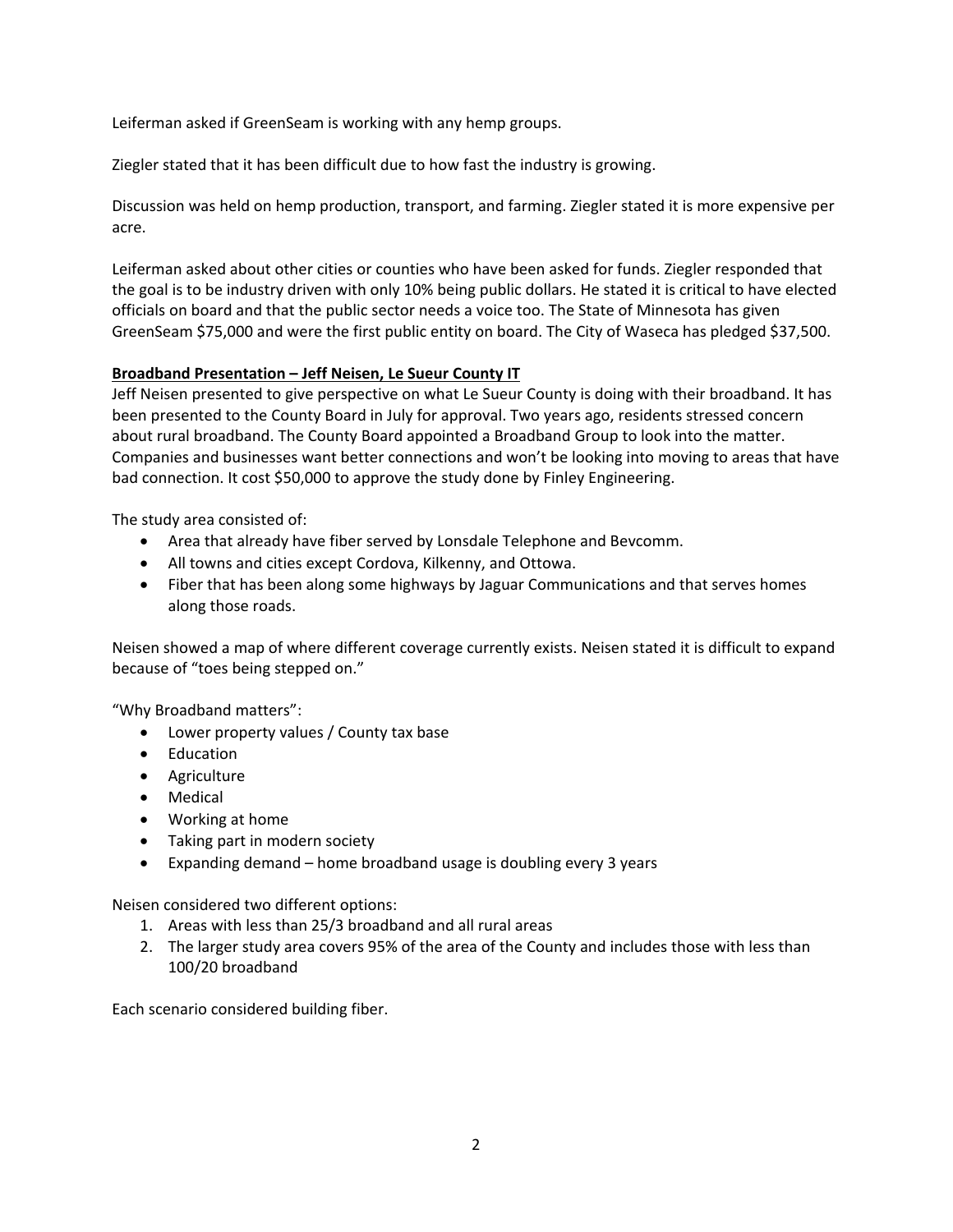Potential Broadband customers were: Passings for areas without 25/3 broadband: 2,402 Passings for all rural areas: 2,954

The network design is as follows:

- Construct a 74.6 mile long fiber ring to provide service for fiber hubs
- In the 25/3 scenario there are 537.8 additional miles of fiber to reach customers
- In the all-rural scenario there are 582.3 additional miles of fiber to reach customers
- It's cost effective to bury the whole network, but the network could be placed on rural pole

Neisen stated that a wireless method is faster to implement but may not be suitable for long‐term solutions.

The network costs are:

|                           | <25/3         | $\leq 100/20$ |
|---------------------------|---------------|---------------|
| Fiber & Drops             | \$14,542,391  | \$15,544,427  |
| Electronics               | \$1,477,747   | \$1,749,797   |
| Huts/Land                 | 343,396<br>S  | 343,396<br>S  |
| <b>Operational Assets</b> | 212,670<br>S. | \$214,625     |
| Total                     | \$16,576,204  | \$17,852,245  |

The products offered will be: Triple Play (fast internet, cable TV, telephone), managed Wi‐Fi, and more.

The Financial Results – Base are as follows:

|                         | <25/3               | < 100/20   |
|-------------------------|---------------------|------------|
| Asset Costs             | \$16.58 M           | \$17.85 M  |
| Grant                   | \$0.00 M            | \$0.00 M   |
| Equity                  | \$3.78 <sub>M</sub> | \$4.01 M   |
| <b>Bank Debt</b>        | \$15.13 M           | \$16.03 M  |
| <b>Total Financing</b>  | \$18.91 M           | \$20.03 M  |
| Passings                | 2,402               | 2,954      |
| <b>Penetration Rate</b> | 70%                 | 70%        |
| Cash after 20 Years     | (S10.50 M)          | (\$6.69 M) |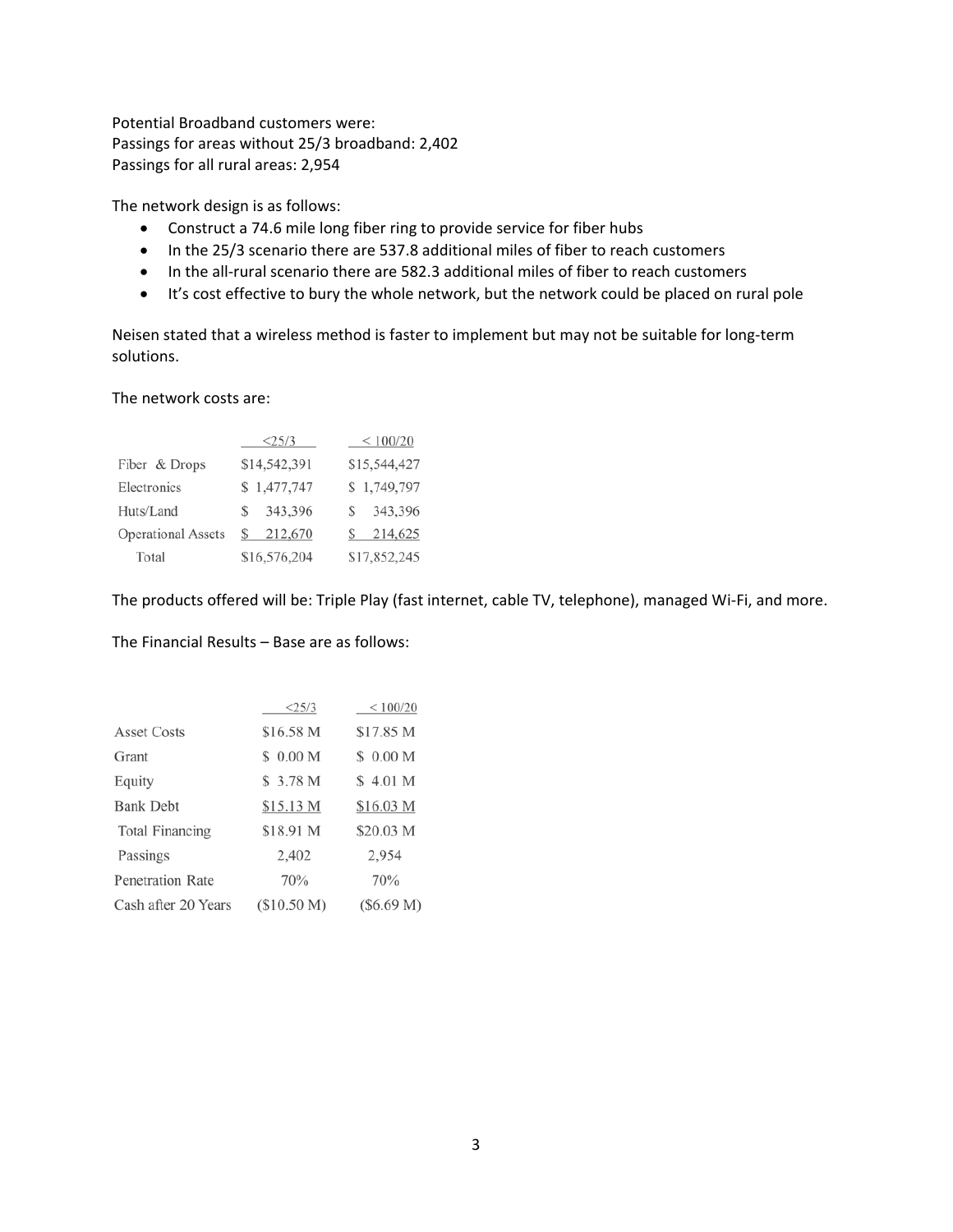# And here are the results with a \$5 million grant:

|                     | $<$ $<$ 25/3 | < 100/20  |
|---------------------|--------------|-----------|
| Asset Costs         | \$16.58 M    | \$17.85 M |
| Grant               | \$5.00 M     | \$5.00 M  |
| Equity              | \$2.66 M     | \$2.88 M  |
| <b>Bank Debt</b>    | \$10.63 M    | \$11.53 M |
| Total Financing     | \$18.28 M    | \$19.41 M |
| Passings            | 2,954        | 2,954     |
| Penetration Rate    | 70%          | 70%       |
| Cash after 20 Years | (\$3.70 M)   | \$0.11 M  |

The financial conclusions are:

- Looks hard to finance only 25/3 area (economy of scale)
- **•** Bonds more expensive than bank loans
- Requires grant financing
- Will require significant equity
- Results are sensitive to penetration rate, interest rate, broadband prices, and asset costs.

#### Next steps:

- Consider a residential survey. Any solution will require a penetration rate of 70% or greater.
- A solution probably will require County grant funding.
- Find a partner.
- Keep your eye on federal grant programs.
- Be persistent. You're competing with a lot of rural counties in Minnesota for funding.
- Continue to educate the public.

Neisen stated that they are waiting until mid‐December to hear if the grant will be given.

Lehrke asked who wrote the grant. Neisen stated that Finley Engineering did. The county had worked with the same representatives from the beginning.

Neisen stated that this benefits a lot of people, they just need the public funding.

Frederick asked about the life expectancy of new technologies including fiber. Neisen stated that it is quite a while for fiber. Copper has been lasting quite a while for phones. The capabilities of fiber could lead down decades as it is a more permanent solution. Neisen stated that Wi‐Fi is faster to complete but can be interfered with.

Leiferman asked if the State is willing to fund Wi‐Fi. Neisen stated if it meets the criteria given. He stated that it comes down to the dollars.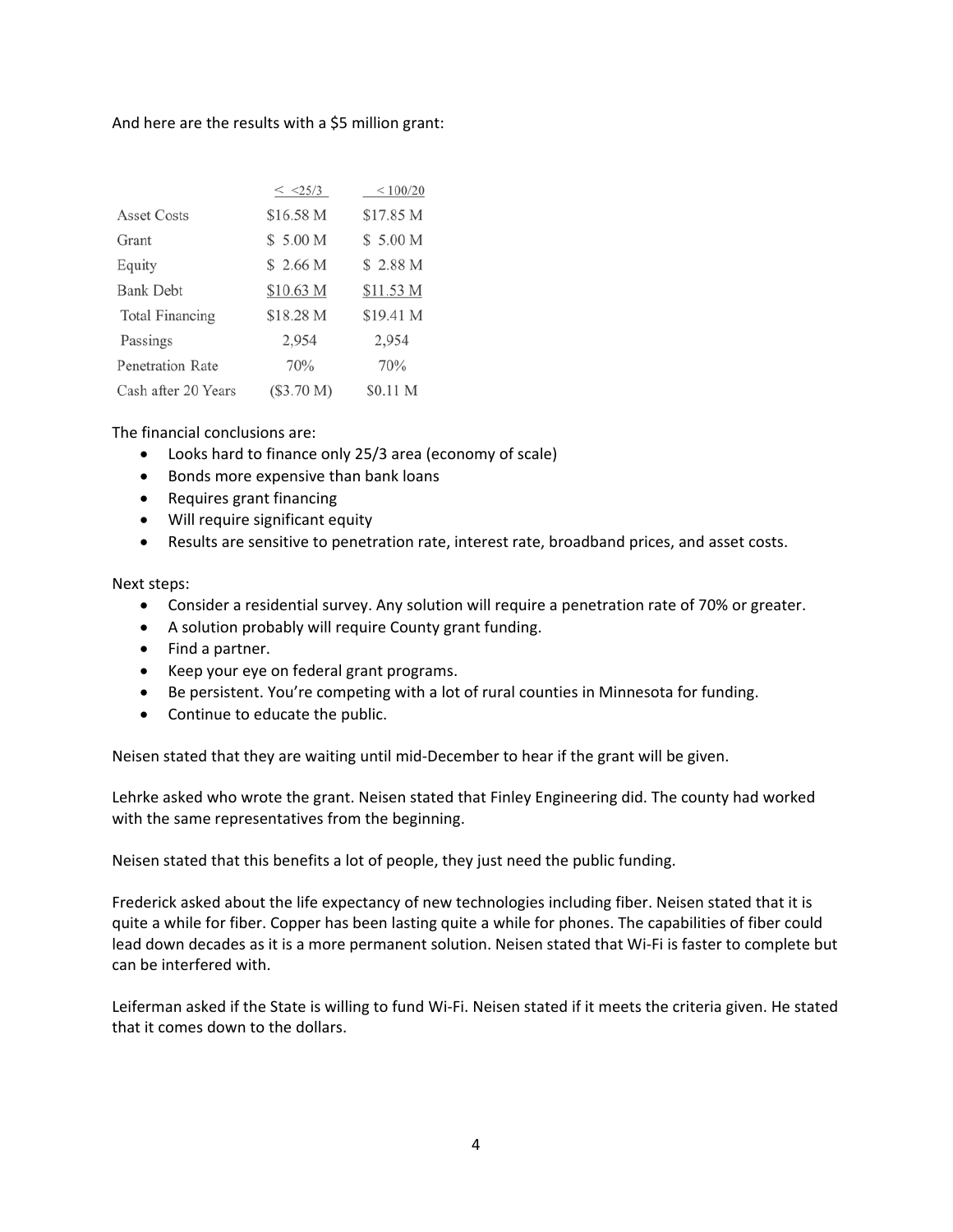Osterloh commented that it is up to how much you want to pay per customer. Hypothetically, you can pay for 1 gigabyte a second if you really wanted. Neisen stated that it is also how much the county is willing to pay as well.

#### **UNFINISHED BUSINESS**

#### **Broadband Discussion**

Leiferman recommended having the County Board look over and review the broad band study to see what their opinion is as this has been an area of interest for the County.

The potential next steps: Discussion and review of the "Dig Once Policy" and a "Broadband Study."

Leiferman showed the maps regarding rural dwelling density in broadband underserved areas and census blocks with broadband funding. Discussion was held on the location of the current lines and the potential of growth.

Osterloh stated there is potential for current lines to pick up some more residents. Ziegler mentioned smart grid systems and a feasibility study currently being done by Blue Earth County.

Lehrke stated that there are a lot of angles for these types of projects and a lot of different ways to be done in the county alone. She stated that there needs to be attention from big companies who are interested in partnerships. She believes a feasibility study is a good place to start.

Cory Harmening, serving as the IT representative for Waseca County introduced himself and gave his thoughts on the broadband study. He stated that there is difficulty because Frontier and CenturyLink owns access in these areas which can cause clashes. Harmening asked who the county expects to be the customer of the fiber system, residents or businesses. There are instances of businesses leaving an area because of the limited access to fiber. This provides a large challenge for counties in rural areas. Counties will need the support of townships, cities, and school districts. Harmening stated that businesses also don't want to share their fiber but want to own their own, called "dark fiber."

Lehrke stated that there is more conversion to fiber in the industry. Copper is leaving with the growth of fiber. The question raised is how fast it is growing and Waseca County may not be the target area.

Harmening stated that these large companies may not share their fiber with you but would be willing to share the cost of digging, which labor is where the largest chunk of expenses come from while fiber in conduits is cheap.

Lehrke reiterated that the feasibility study will be useful.

Chris Osterloh made a motion with Carol Raimann seconding to recommend to the County Board on moving forward with the Feasibility Study. Motioned carried unanimously.

# **MNDOT Land (US Highway 14 and State Highway 13)**

Leiferman showed an email from MNDOT regarding the property bought by Waseca County. Leiferman stated that they did not want to just give up the land.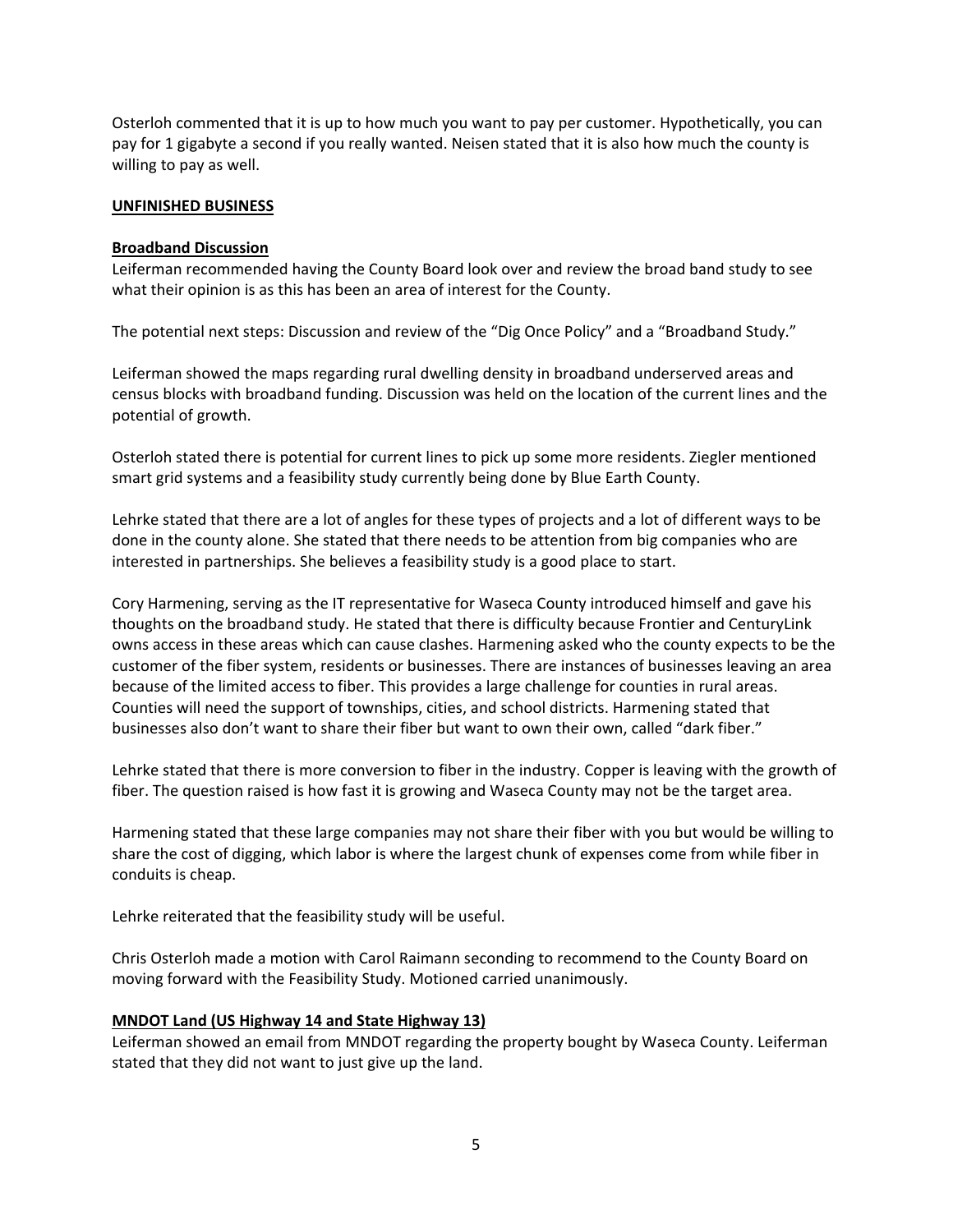There is a request to revise the parcel with a graphic showing the portion to be added, made up of 4.55 square feet. Leiferman asked if there were any objections. Leiferman told MNDOT that he would have to check‐in with this committee before moving forward.

Chris Osterloh made a motion with Charles Benson seconding that the portion given from MNDOT is appropriate. Motion carried unanimously.

Leiferman stated that staff will bring more information when this project continues. The area is zoned Highway.

# **Trail Discussion**

Staff submitted the Regional Parks Plan to the Regional Parks and Trails Staff. The first step is Waseca County and Freeborn County boards agreeing to make application to the Greater Minnesota Regional Parks and Trails Board. The second step is submitting the plan for ranking. Leiferman showed the Protocol for Regional Parks and Trails Funding Program.

Renae Madsen from Regional Parks and Trails is reviewing the current plan.

These items are required for all projects:

- Application Summary
- Cost Breakdown
- Availability for Public Use
- Location Map
- Park or Trail Site Map
- State Historic Preservation Office (SHPO)
	- o Review Letter
- Natural Heritage Information System
	- o Report
- Water and/or Wetlands Permit Determination Letters and Permits, if required
- Environmental Assessment Statement
	- o (EAS) Checklist

Minnesota Environmental Quality Board review, a rules determination letter, and land approval certification form are required for the trail projects. Appraisals are required for land acquisition projects.

Former County Administrator Jessica Beyer was heavily involved in this process. Staff will be waiting until the hiring of the new County Administrator before moving forward.

# **Goals/Projects Discussion**

Waseca County Economic Development Goals:

- Foster New Business Development and Expansion and Assist with Work Force Development
- Maintain, Develop, and Promote our Agricultural Economy
- Assist in the Development of Residential Housing (Rural Subdivisions, Lake Property, Hobby Farms and Multi‐family Units)
- Work to Expand Countywide Broadband Infrastructure
- **•** Expand and Foster the County Trails and the Tourism Sector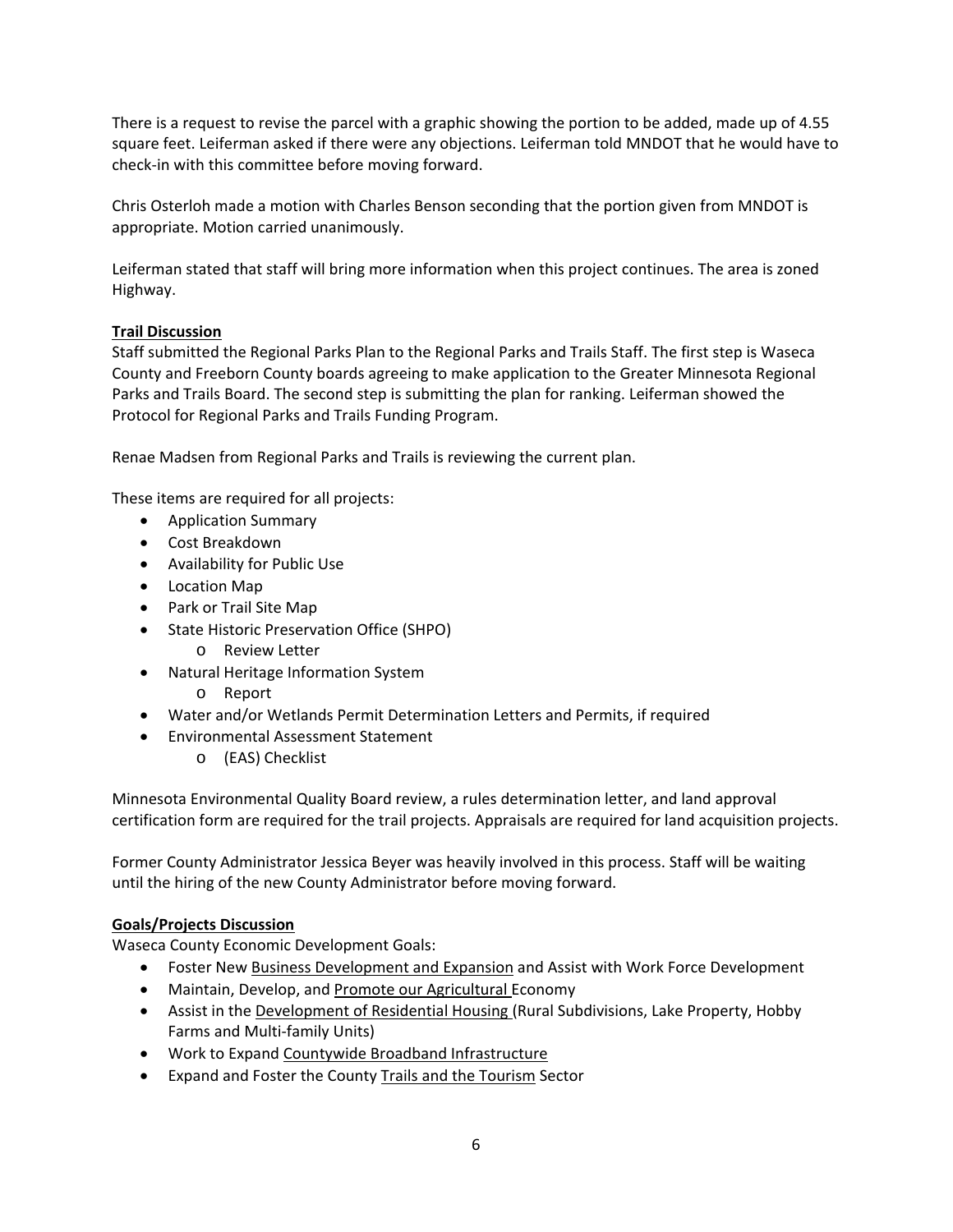Waseca County staff have been working with St. Olaf Lake Association specifically to meet the goal "Assist in the Development of Residential Housing (Rural Subdivisions, Lake Property, Hobby Farms and Multi‐family Units)."

Leiferman showed the aerial of the location for the St. Olaf Residential Project. The owner of the land is potentially selling the properties for a potential residential development.

The project will be developed under the Conservation Subdivision Provisions of the Waseca County Unified Development Code. The plan must be approved by a conditional use permit by Waseca County in consultation with the Minnesota Department of Natural Resources (DNR).

The DNR has not yet reviewed this plan. The clustering of docks is preferred by the department with 1 dock per development.

There has not been a wetland delineation completed.

The size of the cluster mound must be determined by a licensed septic installer as well as being approved by the Waseca County Public health Services Department.

The suitability of the soils for construction on improvements including residents and the cluster mound as well as the road have not been determined.

Leiferman spoke briefly on the County EDA Goals, or "Vision 2020."

Leiferman showed the Vision 2030 Action Pillars which are as follows:

6.1.3 Create High Quality Community Assets‐

- Launch Programs that Attract and Retain Youth and Young Professionals
- **•** Transform Education System into Lifelong Learning
- Update Community Aesthetics and Infrastructure
- Anchor Downtown as the Heart of the Community

Expand and Leverage Economic Development Initiatives‐

- Establish a Long‐Range Economic Development Plan with Metrics for Success
- Create a Community Marketing and Branding Initiative
- Diversify and intensify the Agricultural Sector
- Expand Technology, Professional and Business Sectors

# 6.3.3 Strengthen Regional Connectivity

- Collaborate with Regional Entities to Build Connectivity
- Expand Higher Education Connections to Attract Regional Innovation
- Build Top Grade Infrastructure
- Become a "Destination Location"

Create a Vibrant Dynamic Community

- Leverage Governmental Collaboration and Cooperation
- Active Leadership to Encourage Collaboration between Organizations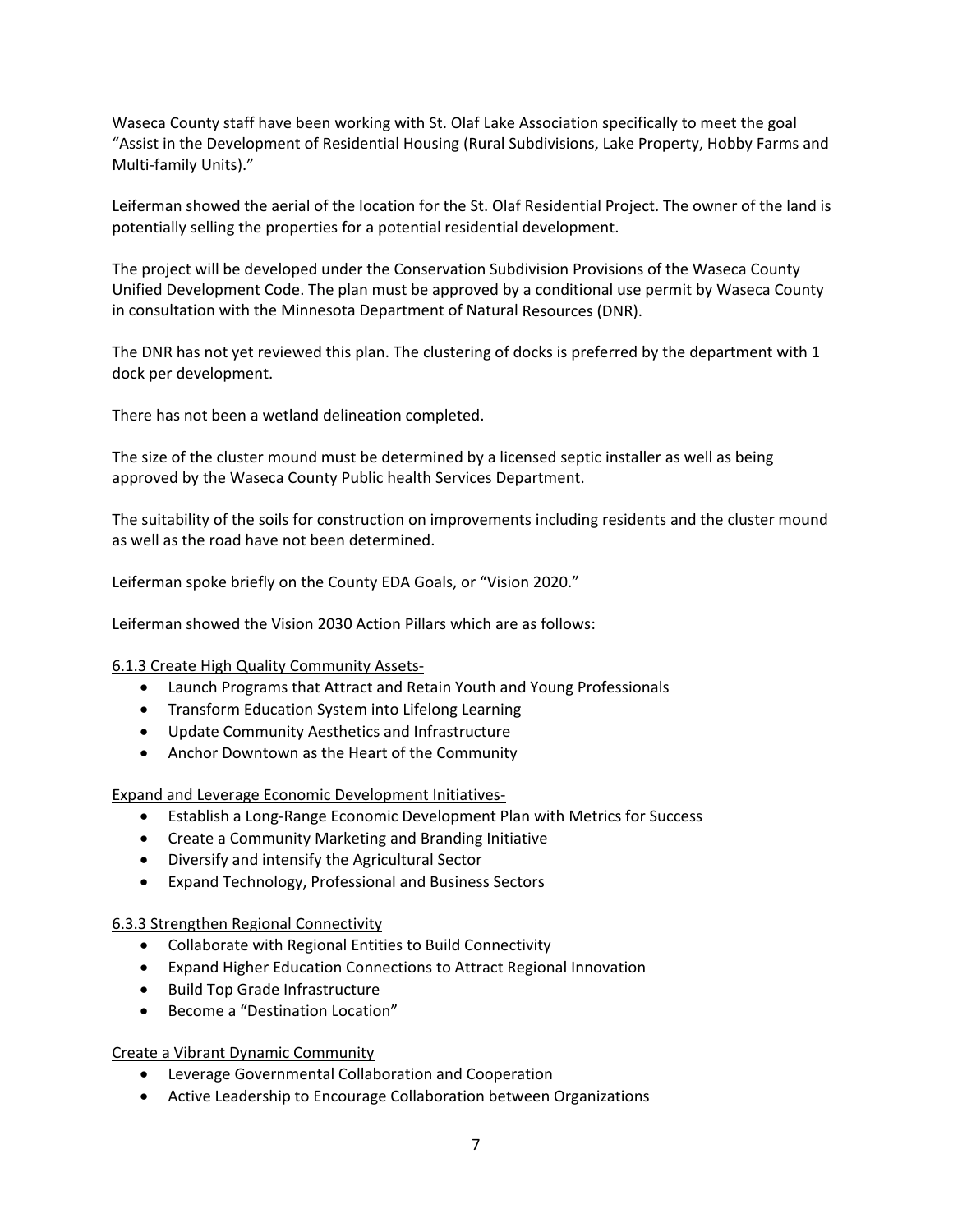- Promote Social Connectivity
- Foster Entrepreneurships and Encourage Innovation

An item under Vision 2030 is 6.33 "Implementation Toolkit for Strengthening Regional Connectivity." Waseca County hopes to become a "destination location." The plans associated with this are:

- Develop parks, recreation and tourism master plan to identify development of events, activities and recreational opportunities to draw visitors from the region.
- Create development plans for Maplewood Park and Northwest Nature Area to transform them into regional recreational attractions.
- Develop and invest in plans to address water quality issues at Clear Lake and add water-based activities to attract visitors and local investment.

This also falls in line with County EDA Goal 5: Expand and Foster the Country Trails and Tourism Sector.

Another item under Vision 2030 is 6.13. Implementation Toolkit for Creating High Quality Community Assets. The plans associated with these are:

- Create opportunities and initiatives that enhance aesthetic improvements along key driving corridors, parks, trails and in the maintenance of community facilities.
- Evaluate zoning and maintenance code requirements and enforcement to ensure they meet expectations for community aesthetics are aligned with community vision.
- Establish programs to address blighted and distressed residential properties through incentives, assistance and enhanced code enforcement.
- Install artwork in public spaces.

This falls in line with the County EDA Goal 3: Assist in the Development of Residential Housing (Rural Subdivisions, Lake Property, Hobby Farms and Multi‐family Units)

Clear Lake Projects ‐ Water Quality.

- Waseca County Continues to utilize Minnesota Department of Natural Resources Aquatic Invasive Species funds for:
	- o Watercraft inspections and
	- o lake weed treatments
- Waseca County Staff and the Waseca SWCD worked to make sure Clear Lake was eligible for grants under the 1 Watershed 1 Plan for the Cannon River.

Leiferman showed the surrounding neighbors who may be impacted. Leiferman stated the neighbor had planned new trees and there is an ability to continue on the south shore. It is \$40 per bundle.

The County is prepared to work with the City and County Staff, Elected Officials and the Lake Association on Corridor and Lake Improvement/Development projects.

Leiferman stated that the Kieslers are comfortable with the progress being made.

The Lakeside Issues involve a potential wetland violation which was not caught due to staff turnover.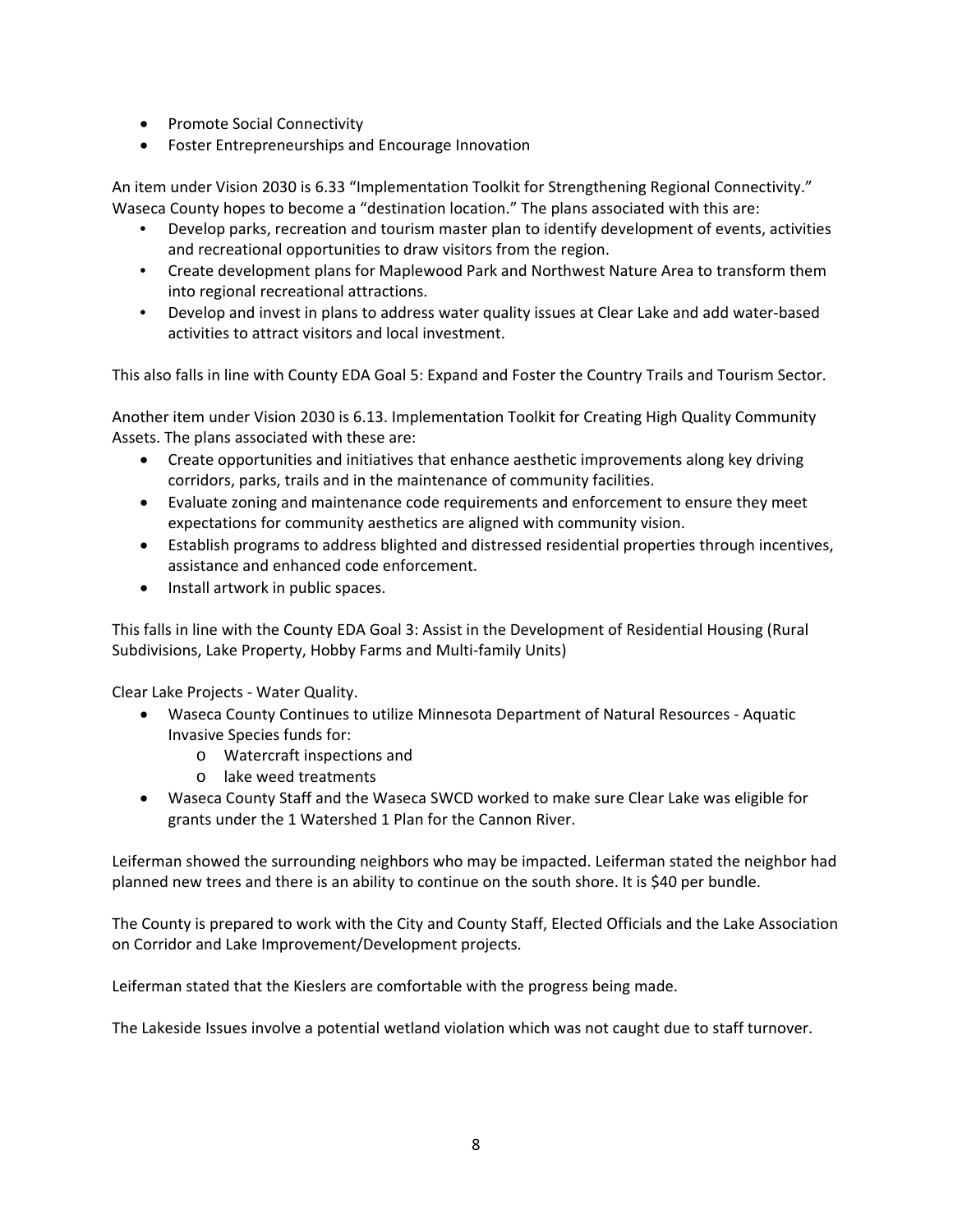Nelson asked if the DNR didn't have a concern then, why is there a concern now. Leiferman stated that the land is sloping down, it is getting depressed, and the roadways are sinking. Staff will work to find a solution. Buying credits is expensive and unwanted, about \$40,000 a credit.

It was brought to staff's attention that Bunker Drive has also been sinking these past several years. There is water backing up near the resident and flooding occurring on the course.

Another item under Vision 2030 is Implementation Toolkit for Creating High Quality Community Assets. The plans associated with this are:

- Create opportunities and initiatives that enhance aesthetic improvements along key driving corridors, parks, trails and in the maintenance of community facilities.
- Evaluate zoning and maintenance code requirements and enforcement to ensure they meet expectations for community aesthetics are aligned with community vision.
- Establish programs to address blighted and distressed residential properties through incentives, assistance and enhanced code enforcement.
- Install artwork in public spaces.

This project is permitted in the Limited Residence District. The current use is also allowed as it has been grandfathered in.

Leiferman went over the Code Amendments which are as follows:

Code Amendments – Retail Specialty Uses

# **Retail Specialty Uses.**

- A. Retail specialty uses may be allowed as conditional uses in the LR Limited Residential District.
- B. Retail specialty uses shall be restricted to the following uses:
	- 1. Convention and exhibit hall;
	- 2. Mixed use residential and commercials use;
	- 3. Motel or hotel;
	- 4. Restaurants including bakery and coffee shop;
	- 5. Retail sales and office establishments;
	- 6. Tavern, brewery, winery and/or distillery;
	- 7. Parking facility; and
	- 8. (8) Water-oriented accessory structures (docks, lifts and the like); and Water-oriented commercial business.
- C. Performance standards for residential specialty shops shall be as follows:
	- 1. The minimum lot area of each lot where a residential specialty shop is established shall be 20,000 square feet.
	- 2. All trash and refuse must be contained and all refuse receptacles shall be enclosed in opaque fencing at least six feet in height. Screening, in the form of shrubbery, trees or a fence, to a height of at least five feet, shall be installed along all property lines abutting a residential use.
	- 3. The entire front yard space shall be landscaped with grass or other natural materials, with the exception of areas needed for access drives.
	- 4. A parking plan shall be submitted which shall be approved only upon the terms and conditions as result in preservation of the character of the area related to lot coverage and screening.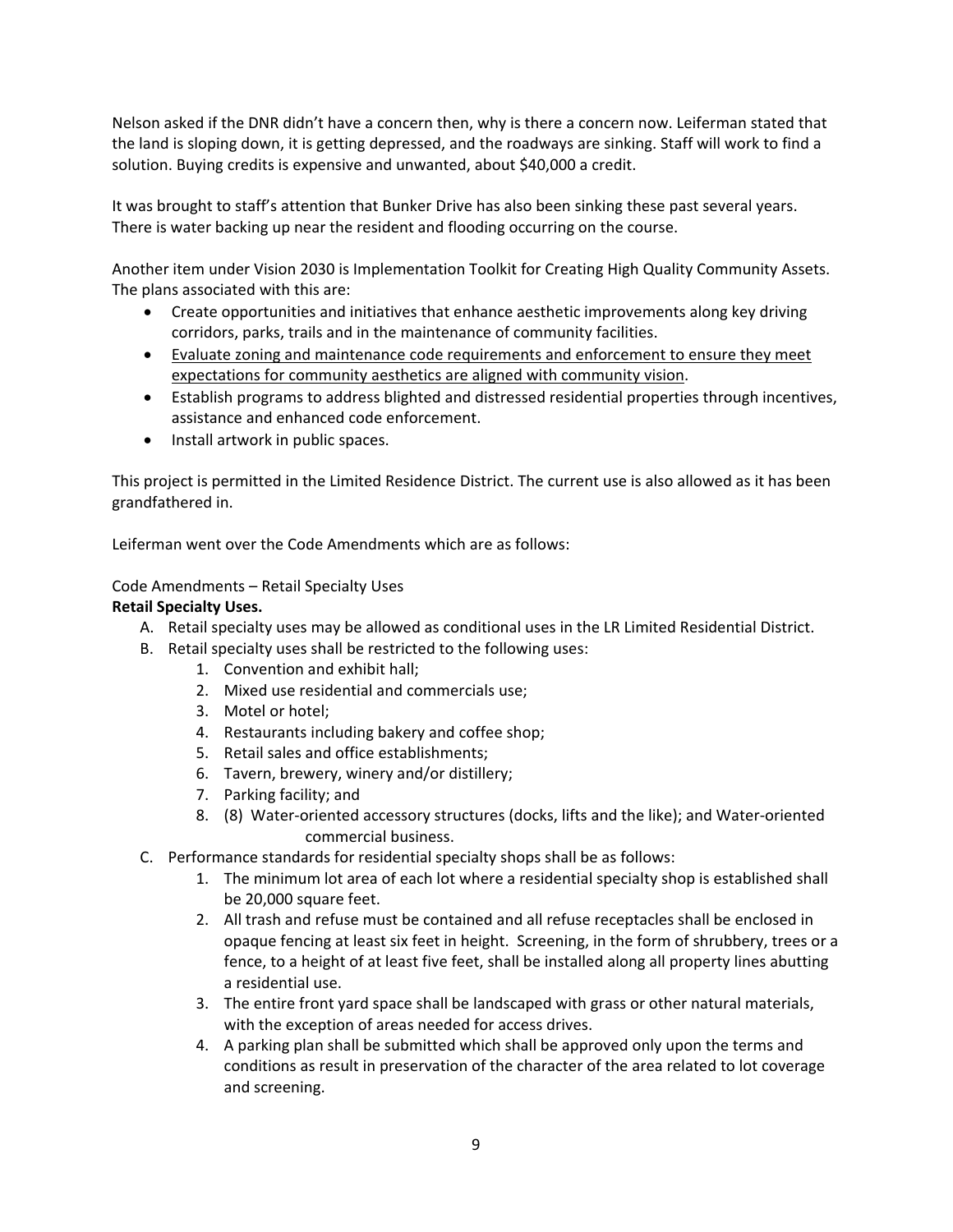- 5. Sizes and locations of signs for each permitted specialty retail or service business shall be set by the Waseca County Board of Commissioners.
- 6. Each retail specialty use property must front on Old Highway 14, Clear Lake Drive or the East Elysian Lake Road and must abut an established commercially zoned district or a property that is used for, or located adjacent to a property used for commercial purposes.
- 7. Each retail specialty use located within 200 feet of a residence or residential use not owned by retail specialty use owner, shall maintain an exterior residential appearance and character. The term "residential" shall, for purposes of this section, mean a building that has an exterior facade that is compatible and of the approximate size of the surrounding single‐family houses.
- 8. Business hours for retail specialty uses located within 200 feet of a residence not owned by retail specialty use owner shall be limited to 8:00 a.m. to 8:00 p.m.

There is a meeting between Lakeside and Kieslers to discuss the potential of expanding the housing as well as a potential tax increment district (TIF), abatement area, and/or small cities development program (SCDP) grant in the Elk, Fawn, and Doe area.

Leiferman discussed if Lakeside is included in the TIF. Nelson stated that the issue would be that the area is small plotted lots. Leiferman suggested getting the property owners together to make larger lots.

Discussion was held on the types of TIFs.

# **Miscellaneous**

None.

# **ADJOURNMENT**

Frederick made a motion with Nelson seconding to adjourn the meeting. Motion carried unanimously. The EDA meeting of November 15, 2019 was closed at 9:58 a.m.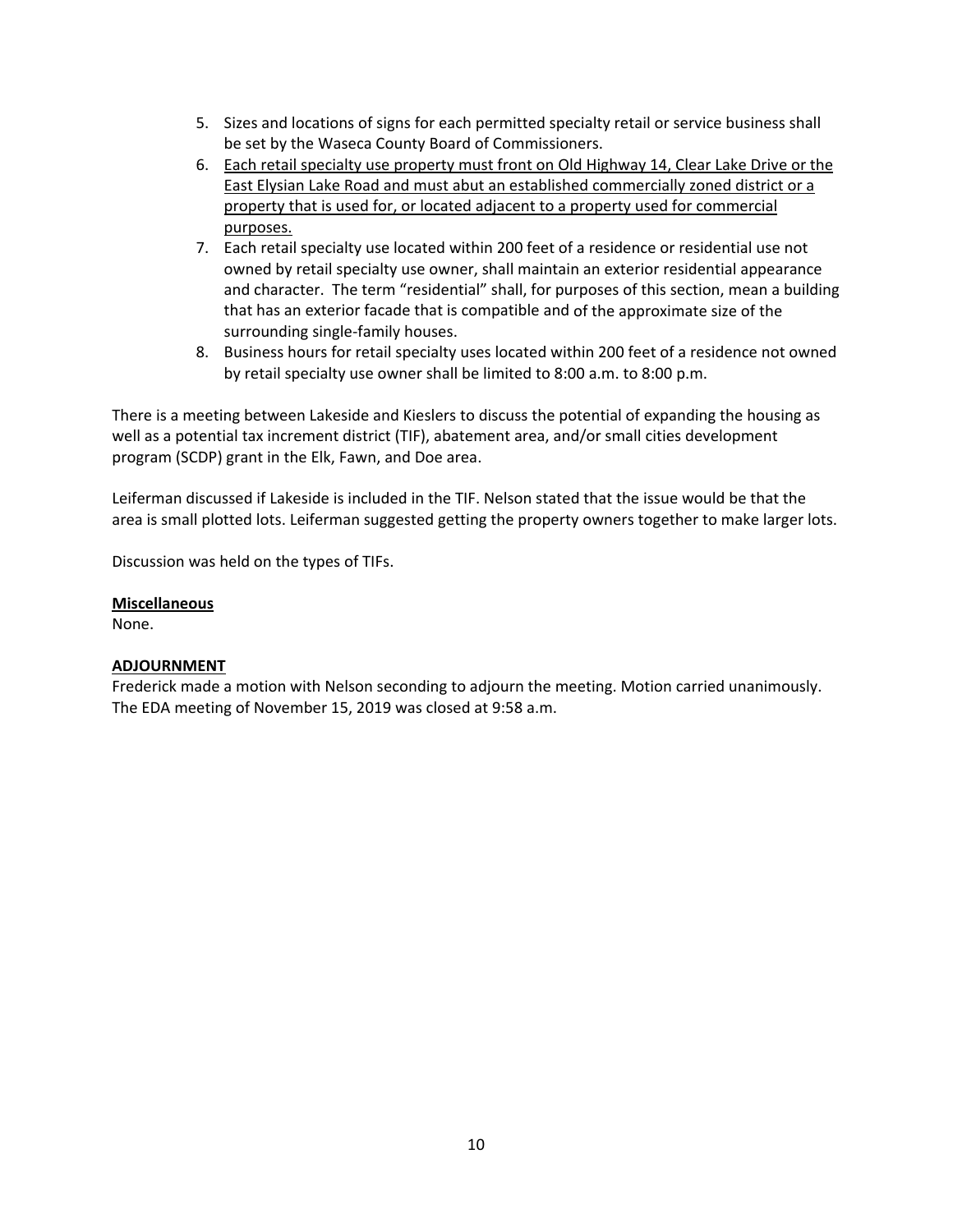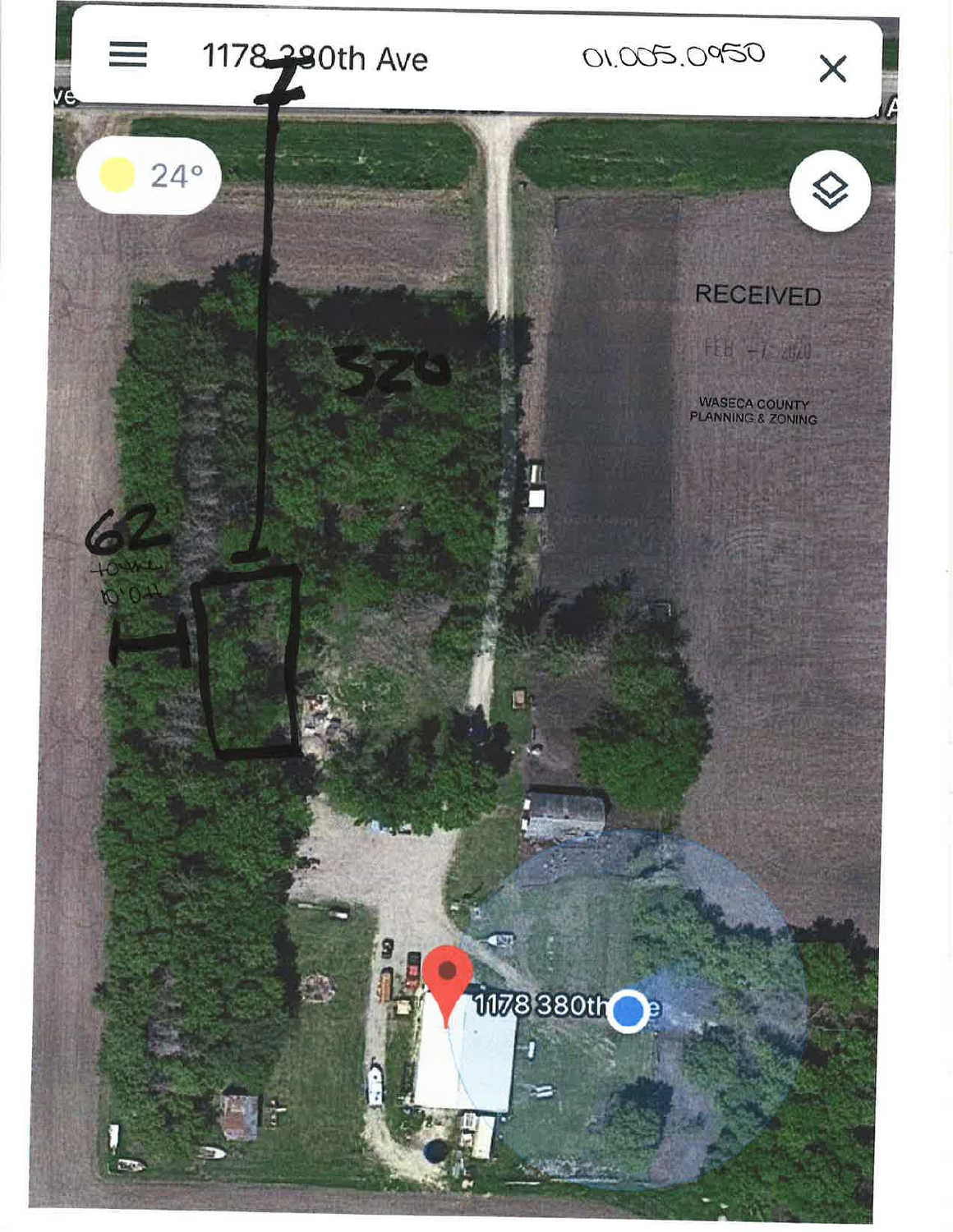